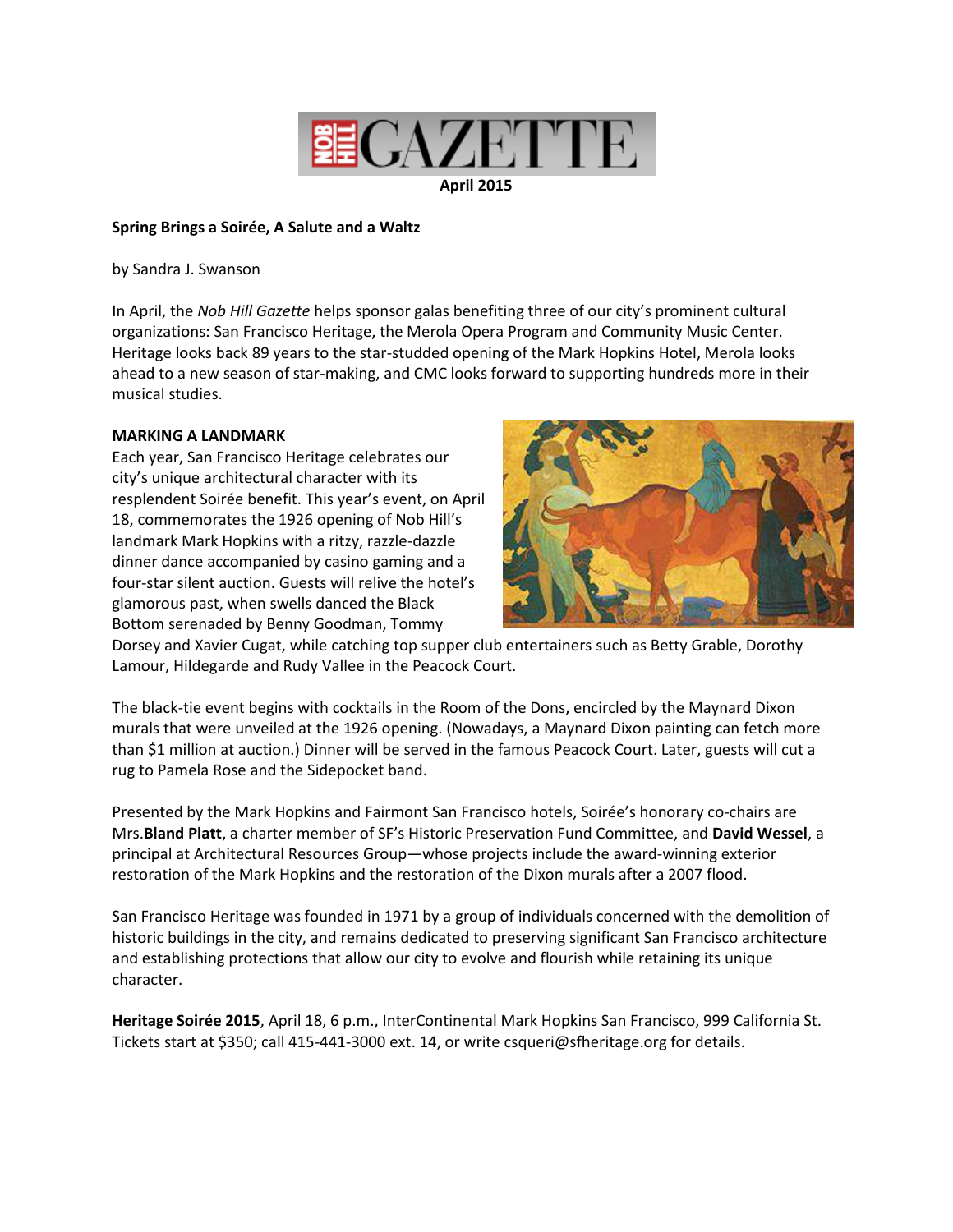### THE JOY OF MUSIC

The Fairmont Hotel's legendary Venetian Room, where Tony Bennett first sang I Left My Heart in San Francisco, and where Ella Fitzgerald, Peggy Lee and Nat King Cole frequently performed, is the setting for SF Community Music Center's April 29 gala, A Salute to the Joy of Making Music.

The evening's beginning, middle and end will be musical. Guests will be serenaded by a guitar "minstrel" while partaking of cocktails, hors d'oeuvres, a silent auction heavy on musical opportunities, and an "instrument petting zoo," where one can bow a violin, play the viola, or try out the cello alongside students and faculty from the Young Musician Program.

A multicourse dinner and live auction will follow, as will performances by CMC friends: two-time Grammy Awardwinning clarinetist Richard Stoltzman and his son, pianist Peter Stoltzman, in league with CMC faculty members, Tangonero, the Argentine Tango ensemble, and jazz/flamenco pianist and recording artist Alex Conde.

The evening honors San Francisco's Fred Levin and Nancy Livingston, stewards of the Shenson Foundation, which was founded by music philanthropists Drs. Ben and A. Jess Shenson. The foundation sponsors a scholarship at CMC and a legacy fund, as well as an annual faculty series of free performances open to the community. KDFC-FM's Dianne Nicolini will emcee the festivities.

Says honoree Levin, "Each year, the Shenson Foundation sponsors CMC on several levels, so the community can experience quality art for free. We look forward to continuing our efforts to keep the music flowing for years to come."



CMC is the Bay Area's oldest community arts organization and San Francisco's largest provider of free and low-cost music classes and concerts. The majority of CMC's 2,400 students depend on financial aid for their musical studies. "A Salute" will help provide that aid.

SF Community Music Center Gala, April 29, 6 p.m., Venetian Room, Fairmont Hotel, 950 Mason St. Tickets from \$250; call 415-647-6015 ext. 78 or write rsvp@sfcmc.org for details.

# A WALTZ FOR THE OPERA

Attired in classic black tie and elegant gowns, supporters of the Merola Opera Program will savor a few memorable hours of dinner and dancing April 25 at A Waltz Down the Blue Danube, celebrating the themes of operas created along the famous river. Guests set sail in the InterContinental San Francisco's Grand Ballroom Foyer with cocktails at 6 p.m., paired with a silent auction of exclusive goods. The multicourse dinner and exceptional live auction will be followed by live performances from the 2015 San Francisco Opera Adler Fellows and after-party waltzing in the Telegraph Hill Room.